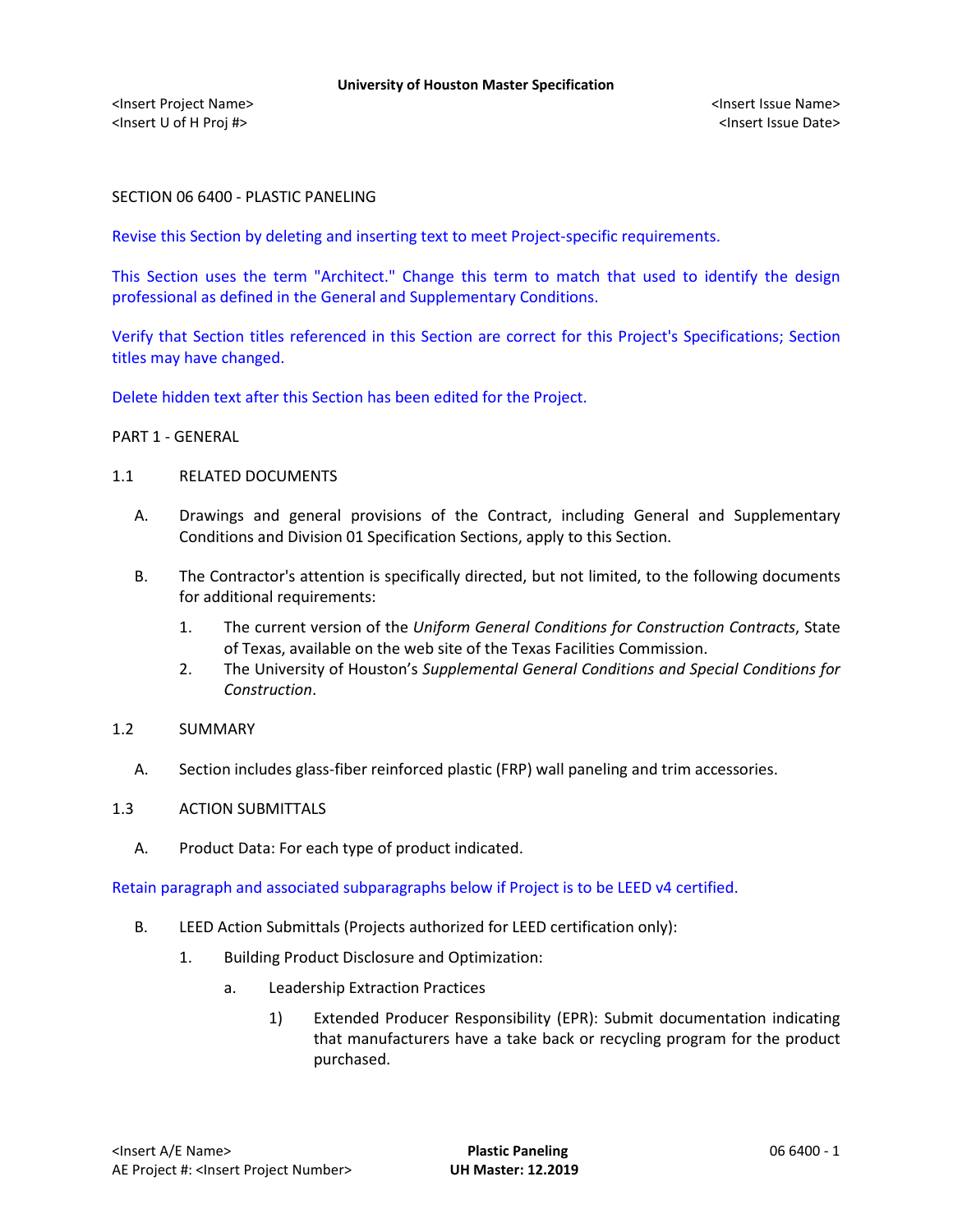- 2) Wood Products: Certified by Forest Stewardship Council or USGBC approved equivalent.
	- a) [Chain-of-Custody Certificates:](http://www.arcomnet.com/sustainable_design.aspx?topic=146) For certified wood products. Include statement of costs.
	- b) [Chain-of-Custody Qualification Data:](http://www.arcomnet.com/sustainable_design.aspx?topic=148) For manufacturer and vendor.
- 3) Provide details of biobased material per Sustainable Agriculture Network's Sustainable Agriculture Standard or USDA certified biobased product. Indicate cost, location of extraction, manufacture, and purchase of material.
- 4) Recycled Content: For products having recycled content, indicate percentages by weight of post-consumer and pre-consumer recycled content.
	- a) Include statement indicating costs for each product having recycled content.
- b. Sourcing of Raw Materials: For products that are required to comply with requirements for regional materials, indicating location of material manufacturer and point of extraction, harvest, or recovery for each raw material.
	- 1) Include statement indicating distance to Project, cost for each regional material and the fraction by weight that is considered regional.
	- 2) Product Certificates: For materials manufactured within 100 miles of Project, indicating location of material manufacturer and point of extraction, harvest, or recovery for each raw material. Include distance to Project and cost for each raw material.
- 2. Indoor Environmental Quality, Low Emitting Materials: Building Products must be tested and compliant with the California Department of Public-Health (CDPH) Standard Method V1.1-2010, using the applicable exposure scenario.
	- a. Paints, and Coatings: For wet applied on site products, include printed statement of VOC content, showing compliance with the applicable VOC limits of the California Air Resources Board (CARB) 2007, Suggested Control Measure (SCM) for Architectural Coatings, or the South Coast Air Quality Management District (SCAQMD) Rule 1113, effective June 3,-2011.
	- b. Adhesives and Sealants: For wet applied on site products, submit printed statement showing compliance with the applicable chemical content requirements of SCAQMD Rule 1168, effective July 1, 2005 and rule amendment date of January 7, 2005.
		- 1) Product Data: For installation adhesives, indicating VOC content.
	- c. Alternative tests for VOC above include ASTM D2369-10; ISO 11890 part 1; ASTM D6886-03; or ISO 11890-2.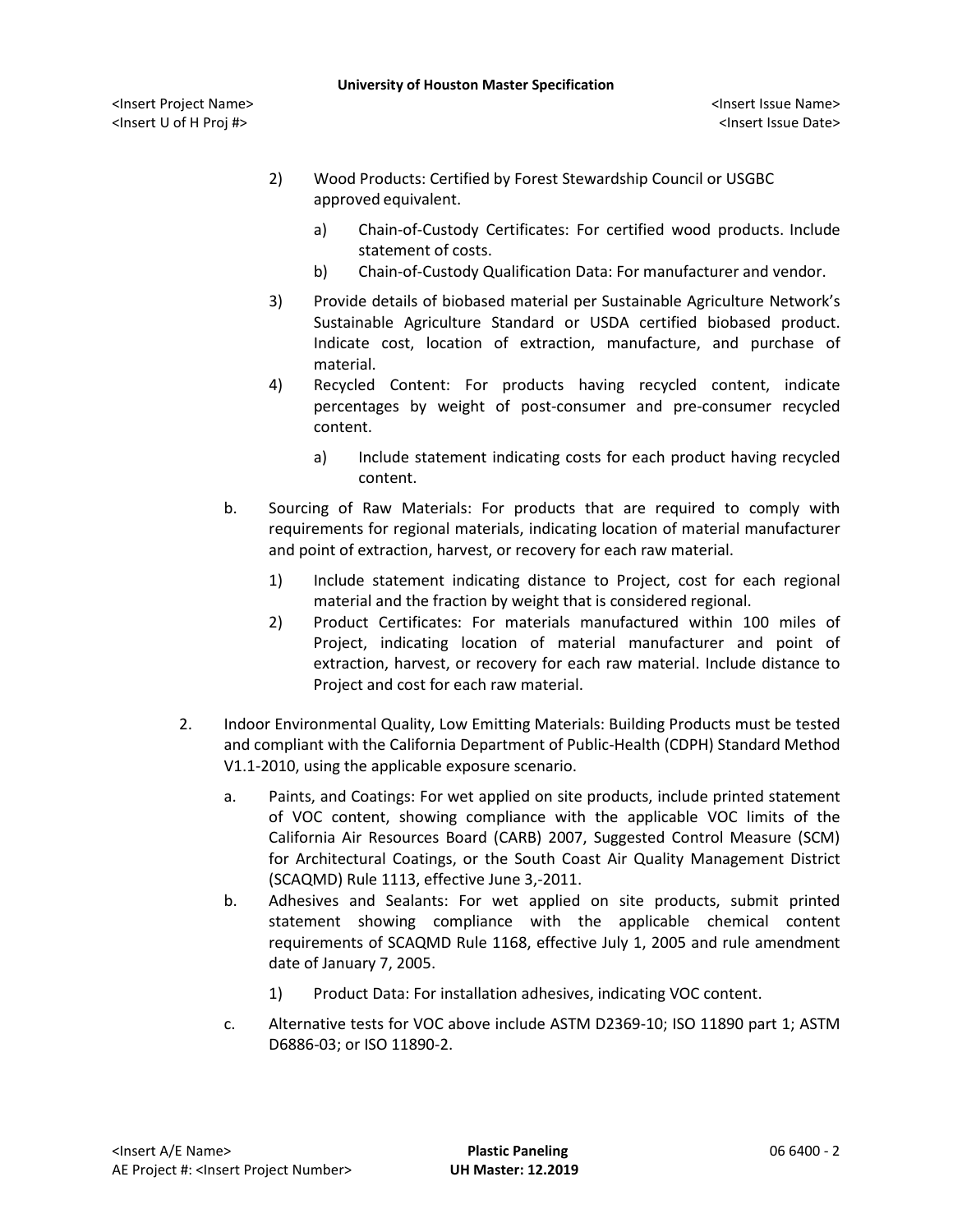#### **University of Houston Master Specification**

<Insert Project Name> <Insert Issue Name> <Insert U of H Proj #> <Insert Issue Date>

- d. Methylene Chloride and perchloroethylene may not be added to paints, coating, adhesive or sealants.
- e. Composite Wood: Submit documentation showing that wood used in the project has low formaldehyde emissions that meet the California Air Resources Board ATCM for formaldehyde requirements for ultra-low emitting formaldehyde (ULEF) resins or no added formaldehyde resins.
- f. Provide General Emissions Evaluation certificates for adhesives, sealants showing compliance with California Department of Public Health v1.1 emissions testing or equivalent.
- 3. Laboratory Test Reports: For installation adhesives indicating compliance with requirements for low-emitting materials.
- C. Samples for Verification: For plastic paneling and trim accessories, in manufacturer's standard sizes.
- 1.4 INFORMATIONAL SUBMITTALS
	- A. Product certificates signed by manufacturer certifying materials comply with specified performance characteristics, criteria and physical requirements.
	- B. Certified test reports showing compliance with specified performance characteristics and physical properties.

Retain paragraph and associated subparagraphs below if Project is to be LEED v4 certified.

- C. LEED Informational Submittals:
	- 1. Building Product Disclosure and Optimization Sourcing of Raw Materials:
		- a. Raw Material Sources and Extraction Reporting: Submit Raw materials supplier corporate Sustainability Reports (CSRs); documenting responsible extraction; including extraction locations, long term ecologically responsible land use, commitment to reducing environmental harms from extraction and manufacturing processes, and a commitment to meeting applicable standards or programs that address responsible sourcing criteria
			- 1) Submit manufacturers' self-declared reports
			- 2) Submit third party verified corporate sustainability reports (CSR) using one of the following frameworks"
				- a) Global Reporting Initiative (GRI) Sustainability Report
				- b) Organization for Economic Co-operation and Development (OECD)
				- c) Guidelines for Multinational Enterprises
				- d) UN Global Compact
				- e) ISO 26000
				- f) USGBC approved program.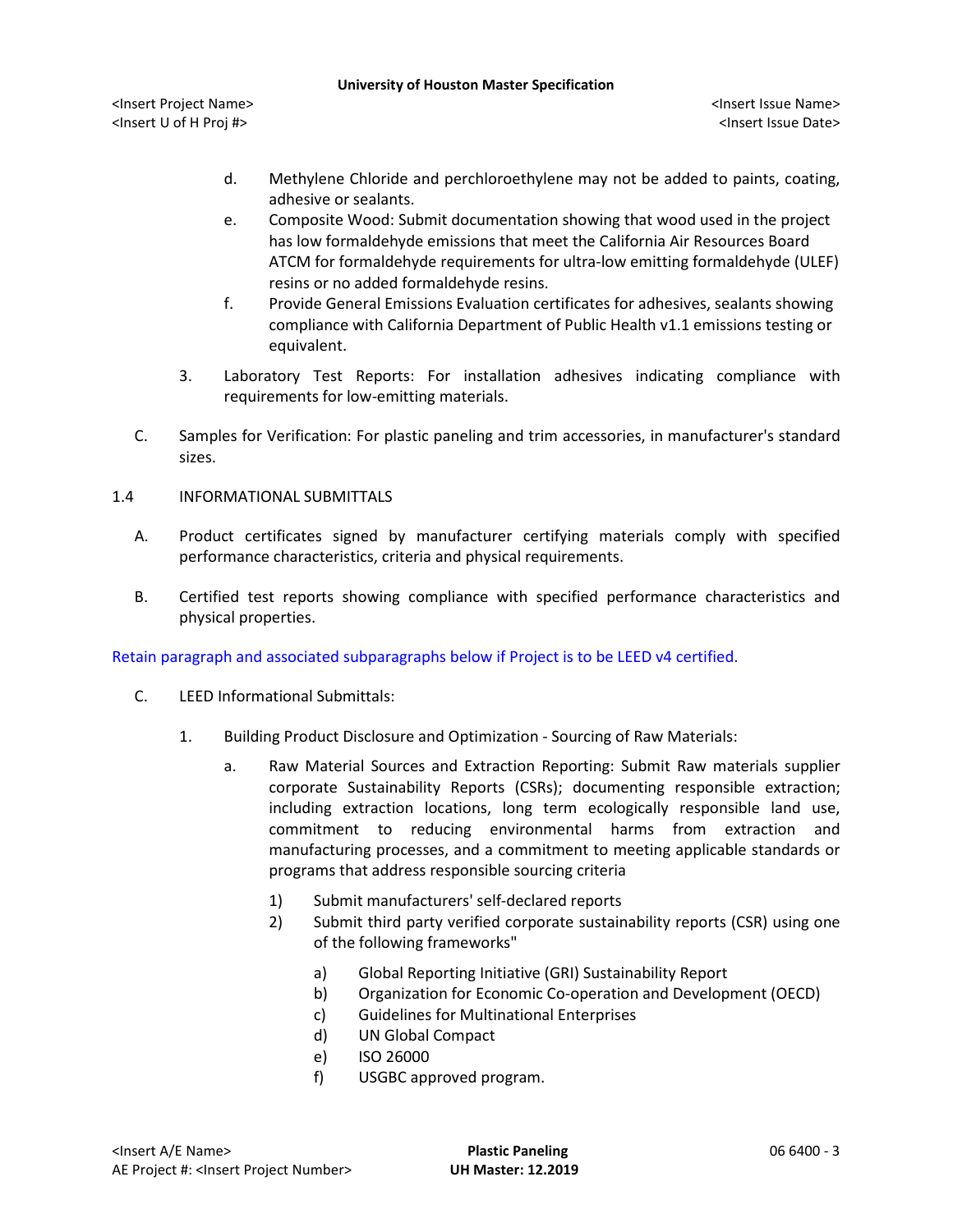- 2. Building Product Disclosure and Optimization Material Ingredients
	- a. Material Ingredient Optimization: Submit manufacturer's Environmental Product Declaration (EPD) or at least one of the following:
		- 1) GreenScreen V1.2 Benchmark: Third party report prepared by a licensed GreenScreen List Translator, or a full GreenScreen Assessment.
		- 2) Cradle to Cradle: Manufacturer's published literature for the product bearing the Cradle to Cradle logo.
		- 3) International Alternative Compliance Path REACH Optimization
		- 4) Declare: Manufacturer's completed Product Declaration Form
		- 5) Other programs approved by USGBC
	- b. Product Manufacturer Supply Chain Optimization: Submit documentation from manufacturers for products that go beyond material ingredient optimization as follows:
		- 1) Are sourced from product manufacturers who engage in validated and robust safety, health, hazard, and risk programs which at a minimum document at least 99 percent (by weight) of the ingredients used to make the building product or building material, and
		- 2) Are sourced from product manufacturers with independent third party verification of their supply chain that at a minimum verifies:
			- a) Processes are in place to communicate and transparently prioritize chemical ingredients along the supply chain according to available hazard, exposure and use information to identify those that require more detailed evaluation
			- b) Processes are in place to identify, document, and communicate information on health, safety and environmental characteristics of chemical ingredients
			- c) Processes are in place to implement measures to manage the health, safety and environmental hazard and risk of chemical ingredients
			- d) Processes are in place to optimize health, safety and environmental impacts when designing and improving chemical ingredients
			- e) Processes are in place to communicate, receive and evaluate chemical ingredient safety and stewardship information along the supply chain
			- f) Safety and stewardship information about the chemical ingredients is publicly available from all points along the supply chain.

### 1.5 QUALITY ASSURANCE

A. Source Limitations: Obtain plastic paneling and trim accessories from single manufacturer.

Products with flame-spread index of 25 or less are readily available and are usually designated Class A. Most other products have flame-spread index of 200 or less and are designated Class C.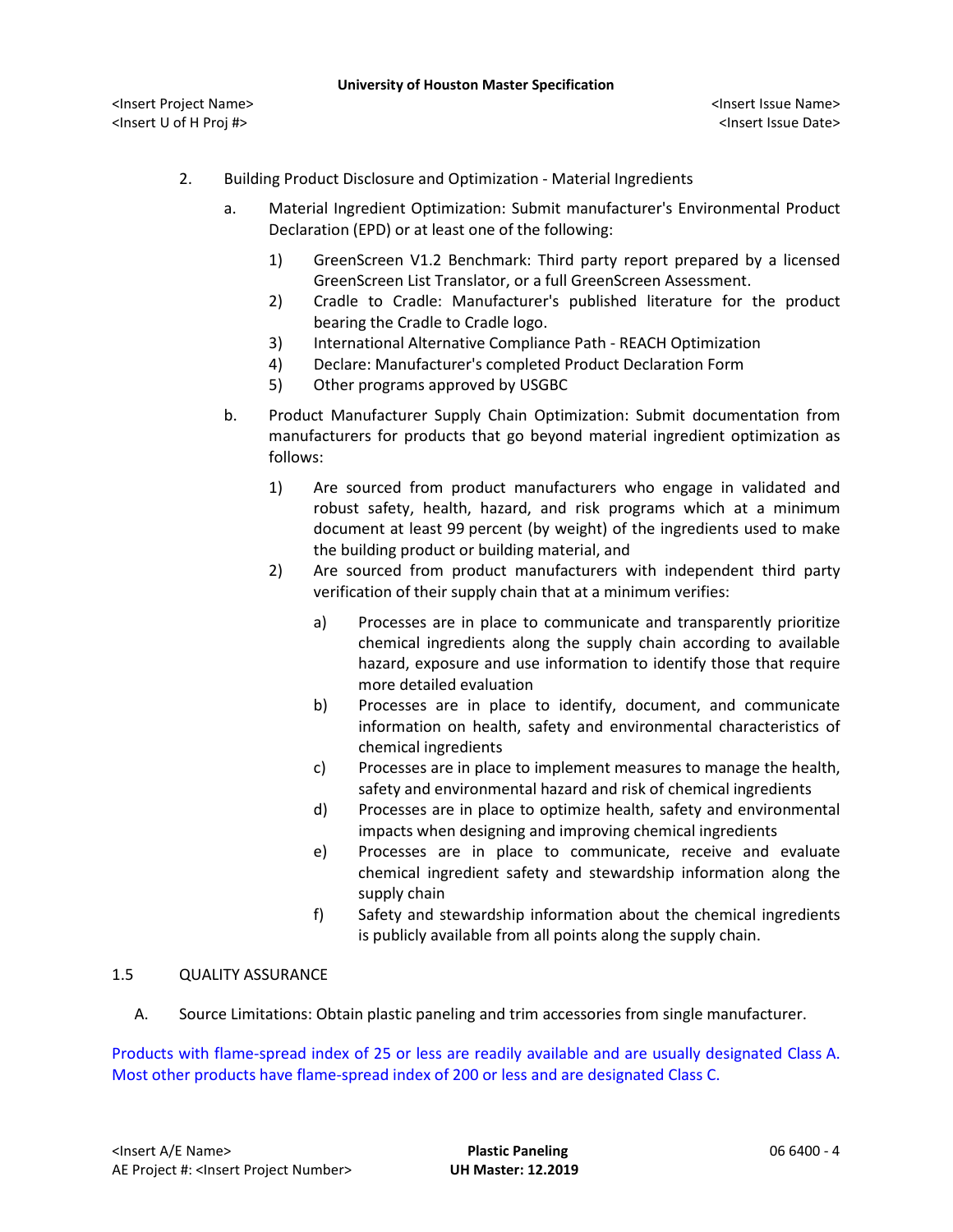- B. Surface-Burning Characteristics: As determined by testing identical products according to ASTM E 84 by a qualified testing agency. Identify products with appropriate markings of applicable testing agency.
	- 1. Flame-Spread Index: 200 or less.
	- 2. Smoke-Developed Index: 450 or less.

Retain second option in subparagraph below if FMG approval is required for insurance purposes.

3. Testing Agency: [**Acceptable to authorities having jurisdiction**] [**FM Approvals**] [**UL**].

### 1.6 PROJECT CONDITIONS

- A. Environmental Limitations: Do not deliver or install plastic paneling until spaces are enclosed and weathertight and temporary HVAC system is operating and maintaining ambient temperature and humidity conditions at occupancy levels during the remainder of the construction period.
	- 1. Provide ventilation to disperse fumes during application of adhesive as recommended by adhesive manufacturer.
- B. Field Measurements: Verify actual measurements/openings by field measurements before fabrication; show recorded measurements on shop drawings. Coordinate field measurements and fabrication schedule with construction progress to avoid construction delays.

### 1.7 WARRANTY

- A. Manufacturer's Warranty: Manufacturer agrees to replace plastic paneling that exhibits material failure within the specified warranty period. Failures include, but are not limited to, the following:
	- 1. Delaminating.
	- 2. Warping.
- B. Warranty Period: [**Two years**]<**Specify term**.> commencing on Date of Substantial Completion.

### PART 2 - PRODUCTS

### 2.1 PLASTIC SHEET PANELING

- A. General: Gelcoat-finished, glass-fiber reinforced plastic panels complying with ASTM D 5319.
	- 1. [Basis-of-Design Product:](http://www.specagent.com/LookUp/?ulid=1605&mf=04&src=wd) Subject to compliance with requirements, provide Standard FRP (P 100 White) by Marlite [www.marlite.com](http://www.marlite.com/) or comparable product by one of the following:
		- a. Fibertech; Product: [www.fibertech.net](http://www.fibertech.net/)
		- b. Fiberglass Specialties, Inc.; Product: [www.fiberglassspecialties.com](http://www.fiberglassspecialties.com/)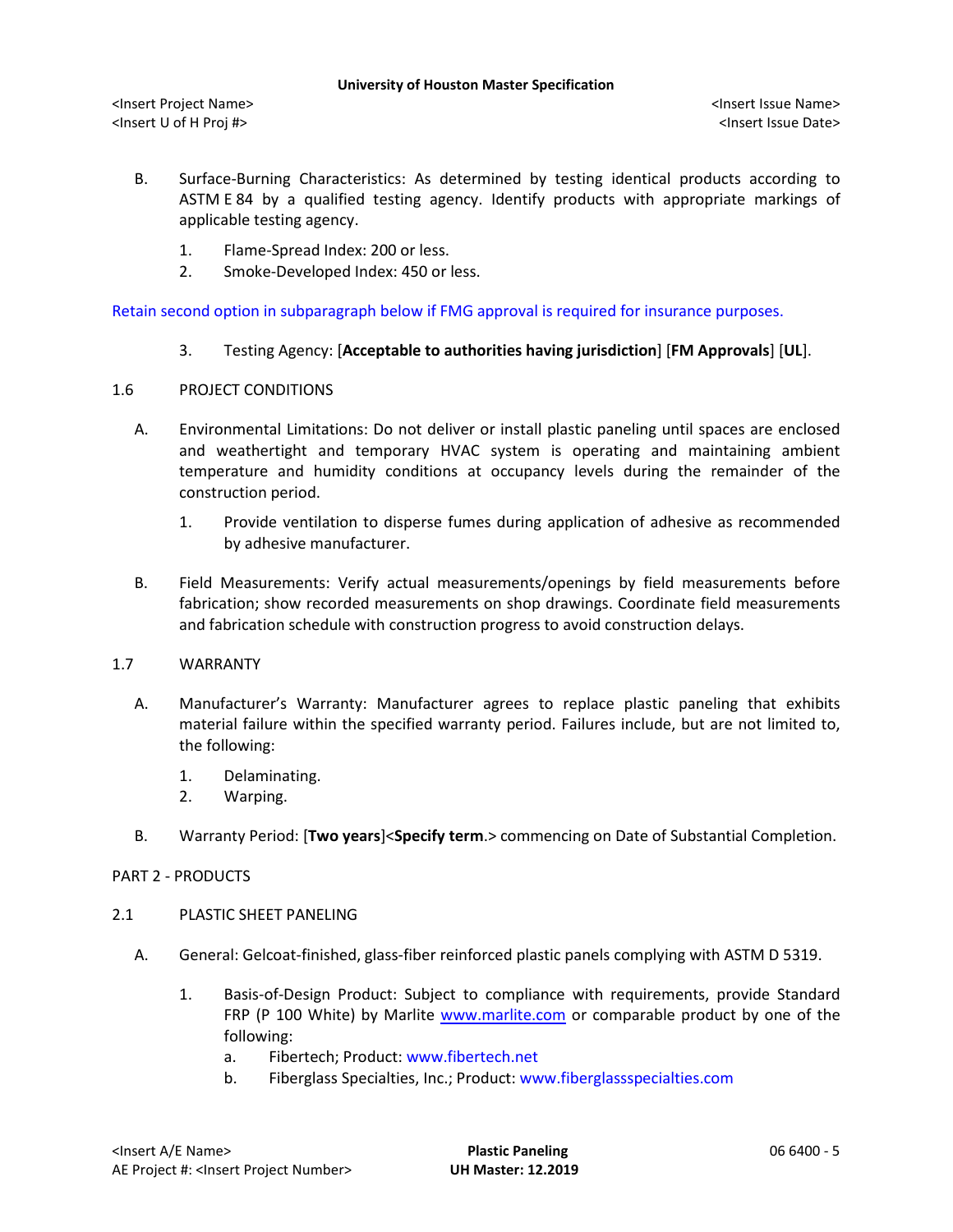#### **University of Houston Master Specification**

<Insert Project Name> <Insert Issue Name> <Insert U of H Proj #> <Insert Issue Date>

- c. Kwalu LLC; Product: [Rigid Wall Covering]: [www.kwalu.com](http://www.kwalu.com/)
- d. Substitutions: See Division 01 Section "Product Requirements."

Retain "Low-Emitting Materials" Subparagraph below if required for LEED for Schools.

2. Low-Emitting Materials: Paneling shall comply with the testing and product requirements of the California Department of Health Services' "Standard Practice for the Testing of Volatile Organic Emissions from Various Sources Using Small-Scale Environmental Chambers."

Verify availability with manufacturers selected before retaining a thickness in first subparagraph below. 3/32 inch is slightly greater than 0.09 inch (2.3 mm).

- 3. Nominal Thickness: Not less than 2.3 mm].
- 4. Surface Finish: Match Architect's sample.
- 5. Color: Match Architect's sample.
- 2.2 FACTORY-LAMINATED PLASTIC PANELS
	- A. General: Gelcoat-finished, glass-fiber reinforced plastic panels complying with ASTM D 5319, laminated to [plywood] [oriented strand board] [fire-retardant particleboard] [gypsum board] [high-impact gypsum board] [moisture- and mold-resistant gypsum board].
		- 1. [Basis-of-Design Product:](http://www.specagent.com/LookUp/?ulid=1605&mf=04&src=wd) Subject to compliance with requirements, provide [**product indicated on Drawings**] <**Insert manufacturer's name; product name or designation**> or comparable product by one of the following:
			- a. Marlite; Product <**Insert product name here**>[: www.marlite.com](http://www.marlite.com/)
			- b. Fibertech; Product <**Insert Note Here**>[: www.fibertech.net](http://www.fibertech.net/)
			- c. Fiberglass Specialties, Inc.; Product <**Insert Note Here**>: [www.fiberglassspecialties.com](http://www.fiberglassspecialties.com/)
			- d. Kwalu; Product <**Insert Note Here**>: [www.kwalu.com](http://www.kwalu.com/)
			- e. Substitutions: See Division 01 Section "Substitution Procedures."

Retain "Low-Emitting Materials" Subparagraph below if required for LEED certification.

2. Low-Emitting Materials: Paneling shall comply with the testing and product requirements of the California Department of Health Services' "Standard Practice for the Testing of Volatile Organic Emissions from Various Sources Using Small-Scale Environmental Chambers."

Verify availability with manufacturers selected before retaining a thickness in first subparagraph below. 3/32 inch is slightly greater than 0.09 inch (2.3 mm).

3. Glass-Fiber Reinforced Plastic Panel Nominal Thickness: Not less than [ **0.76 mm**] [ **1.3 mm**] [ **1.9 mm**] [ **2.3 mm**].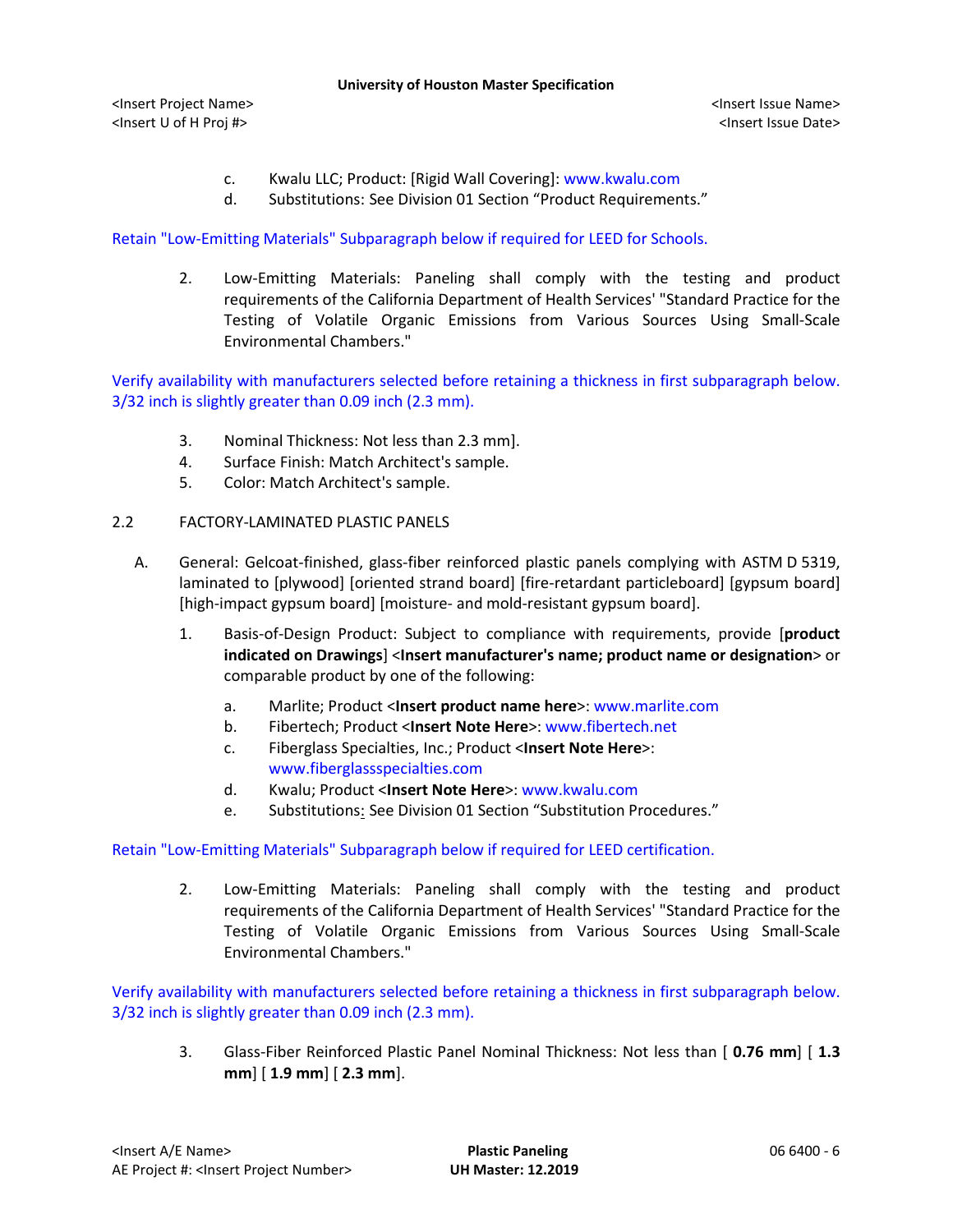- 4. Surface Finish: [**Smooth**] [**Molded pebble texture**] [**Smooth surface with filled grooves at 102 mm o.c. to resemble tile**] [**As indicated by manufacturer's designations**] [**Match Architect's sample**] [**As selected by Architect from manufacturer's full range**].
- 5. Color: [**White**] [**As indicated by manufacturer's designations**] [**Match Architect's sample**] [**As selected by Architect from manufacturer's full range**].
- 6. Plywood: DOC PS 1, Exterior B-C, [ **6.4 mm**] [ **9.5 mm**] [ **12.7 mm**] [ **15.9 mm**] [ **19.1 mm**] thick.
- 7. Oriented Strand Board: DOC PS 2, [ **6.4 mm**] [ **9.5 mm**] [ **12.7 mm**] [ **19.1 mm**] thick.
- 8. Fire-Retardant Particleboard: Product complying with ANSI A208.1, Grade M-S, except for modulus of rupture; with flame-spread index of 25 or less per ASTM E 84; and [**9.5 mm**] [ **12.7 mm**] [ **19.0 mm**]thick and containing no added urea formaldehyde.

Specify product with no added urea formaldehyde such as the one below.

- a. Product: Georgia-Pacific Panel Products Temstock Free/FR or approve equivalent.
- 9. Gypsum Board: ASTM C 1396/C 1396M, [**Regular, 12.7 mm**] [**Type X, 15.9 mm**].

Specify product with no added urea formaldehyde such as the one below.First subparagraph below specifies National Gypsum's "High-Impact Brand Wallboard" gypsum board.

10. High-Impact Gypsum Board: ASTM C 1396/C 1396M, 15.9 mm, with Type X core, and [ **0.254-mm**] [ **0.508-mm**] [ **0.762-mm**] [ **2.057-mm**] plastic film laminated to back side for greater resistance to through penetration (impact resistance).

Examples of moisture- and mold-resistant panels include USG's "SHEETROCK Brand HUMITEK" panels and National Gypsum's "XP Wallboard," which are both paper faced; and Georgia-Pacific's "DensArmor Interior Guard" panels, which have coated glass-mat facings.

- 11. Moisture- and Mold-Resistant Gypsum Board: ASTM C 1396/C 1396M or ASTM C 1178/C 1178M, 15.9 mm, Type X, with moisture- and mold-resistant core and surfaces.
- 12. Laminating Adhesive: Manufacturer's standard adhesive that is recommended by AWI/AWMAC to suit application.

# 2.3 ACCESSORIES

Retain one of first two paragraphs below if using trim. Delete "outside corners" option in either paragraph if using corner guards specified in Section 10 2600 "Wall and Door Protection" instead of using outside corner trim. Product in first paragraph is available only for plastic sheet paneling and factory-laminated panels with 3/8-inch- (9.5-mm-) thick backing.

A. Trim Accessories: Manufacturer's standard one-piece vinyl extrusions designed to retain and cover edges of panels. Provide division bars, inside corners,[ **outside corners**,**]** and caps as needed to conceal edges.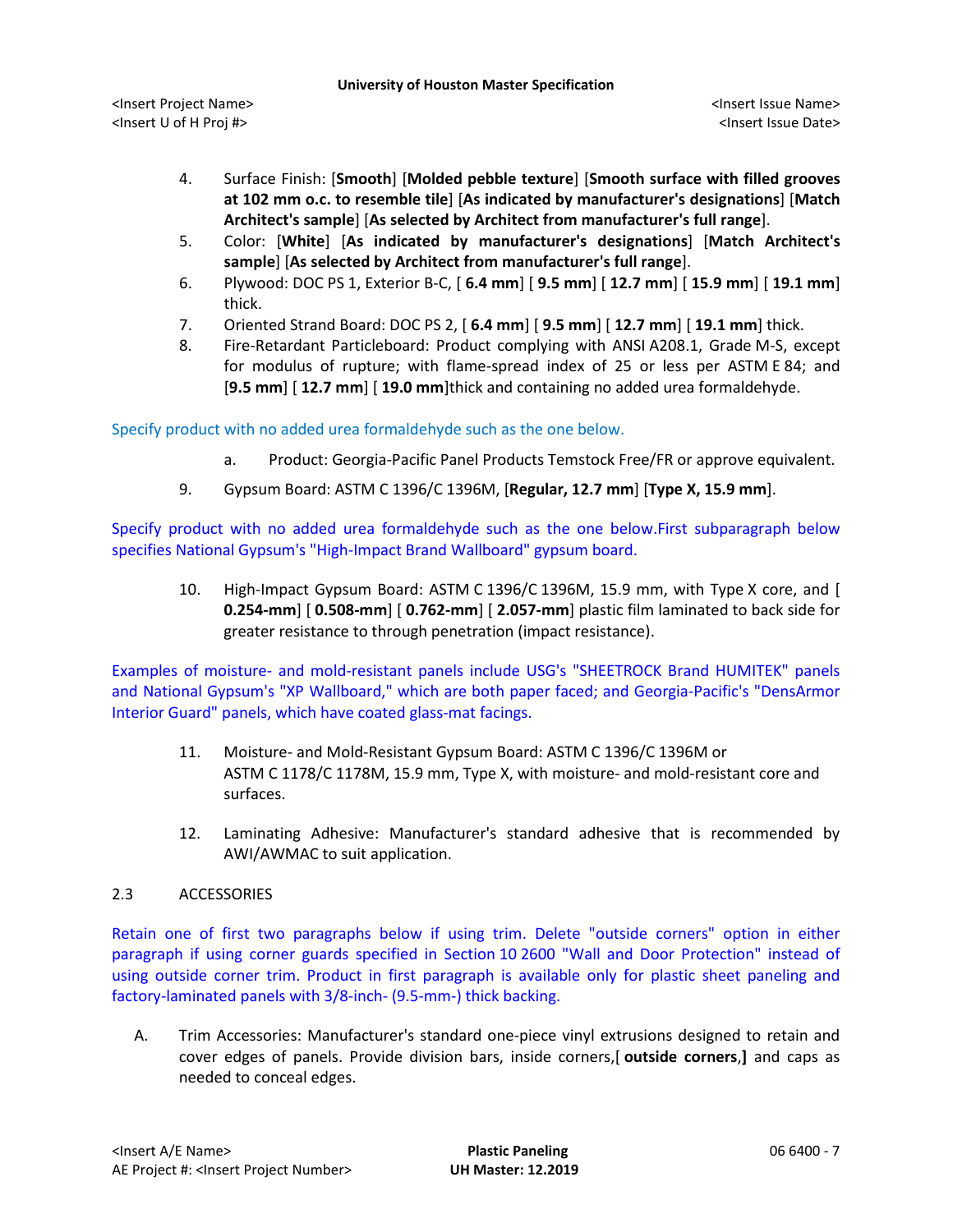- 1. Color: Match panels.
- B. Trim Accessories: Manufacturer's standard two-piece, snap-on vinyl extrusions designed to cover edges of panels. Provide division bars, inside corners,[ **outside corners,**] and caps as needed to conceal edges.
	- 1. Color: Match panels.
- C. Exposed Fasteners: Nylon drive rivets recommended by panel manufacturer.
- D. Concealed Mounting Splines: Continuous, H-shaped aluminum extrusions designed to fit into grooves routed in edges of factory-laminated panels and to be fastened to substrate.
- E. Adhesive: As recommended by plastic paneling manufacturer.

Retain first subparagraph below if required for LEED certification. VOC content limit is that for gypsum board and panel adhesive.

1. Adhesive shall have a VOC content of 50 g/L or less when calculated according to 40 CFR 59, Subpart D (EPA Method 24).

Retain subparagraph below if required for LEED for Schools.

2. Adhesive shall comply with the testing and product requirements of the California Department of Health Services' "Standard Practice for the Testing of Volatile Organic Emissions from Various Sources Using Small-Scale Environmental Chambers."

Manufacturers recommend the use of sealant with trim accessories in high-moisture or wet areas. Sealant can also be used with factory-laminated panels without trim in areas where moisture and wetting are not a concern.

F. Sealant: Single-component, mildew-resistant, neutral-curing silicone sealant recommended by plastic paneling manufacturer and complying with requirements in Division 07 Section "Joint Sealants."

### Retain first subparagraph below if required for LEED certification.

1. Sealant shall have a VOC content of 250 g/L or less when calculated according to 40 CFR 59, Subpart D (EPA Method 24).

### Retain subparagraph below if required for LEED certification.

2. Sealant shall comply with the testing and product requirements of the California Department of Health Services' "Standard Practice for the Testing of Volatile Organic Emissions from Various Sources Using Small-Scale Environmental Chambers."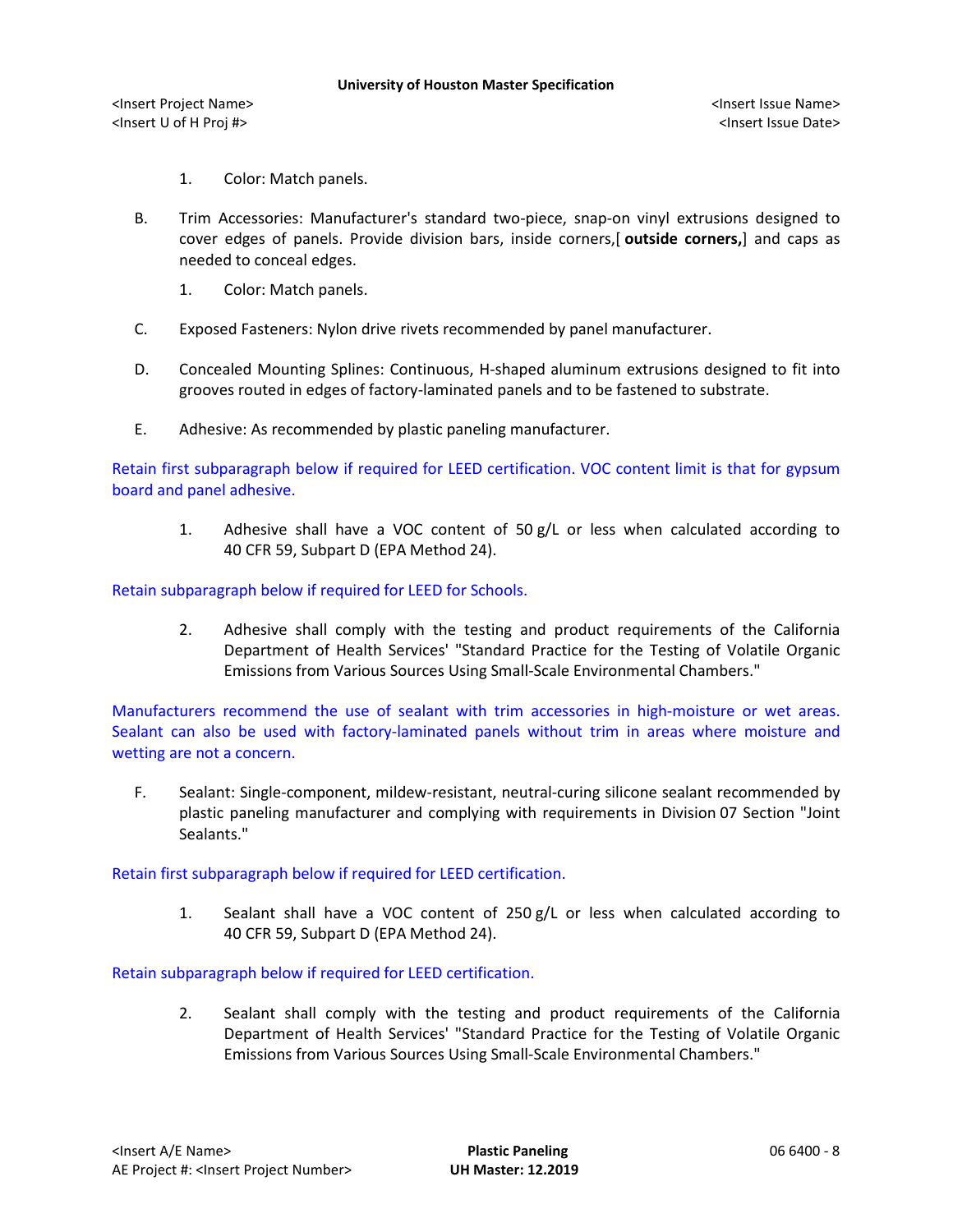## PART 3 - EXECUTION

### 3.1 EXAMINATION

- A. Examine substrates and conditions, with Installer present, for compliance with requirements for installation tolerances and other conditions affecting performance of the Work.
- B. Proceed with installation only after unsatisfactory conditions have been corrected.

### 3.2 PREPARATION

Retain any or all of first three paragraphs below for adhesive application; first two are primarily for renovation work.

- A. Remove wallpaper, vinyl wall covering, loose or soluble paint, and other materials that might interfere with adhesive bond.
- B. Prepare substrate by sanding high spots and filling low spots as needed to provide flat, even surface for panel installation.
- C. Clean substrates of substances that could impair bond of adhesive, including oil, grease, dirt, and dust.

Manufacturers' recommendations for conditioning vary. Marlite recommends 48 hours; other manufacturers may recommend 24 hours.

- D. Condition panels by unpacking and placing in installation space before installation according to manufacturer's written recommendations.
- E. Lay out paneling before installing. Locate panel joints [where indicated] [to provide equal panels at ends of walls not less than half the width of full panels] [so that trimmed panels at corners are not less than **300 mm** wide].
	- 1. Mark plumb lines on substrate at [**trim accessory**] [**panel joint**] locations for accurate installation.
	- 2. Locate [**trim accessories**] [**panel joints**] to allow clearance at panel edges according to manufacturer's written instructions.

### 3.3 INSTALLATION

A. Install plastic paneling according to manufacturer's written instructions.

Retain one of first two paragraphs below to suit installation method required for substrate.

B. Install panels in a full spread of adhesive.